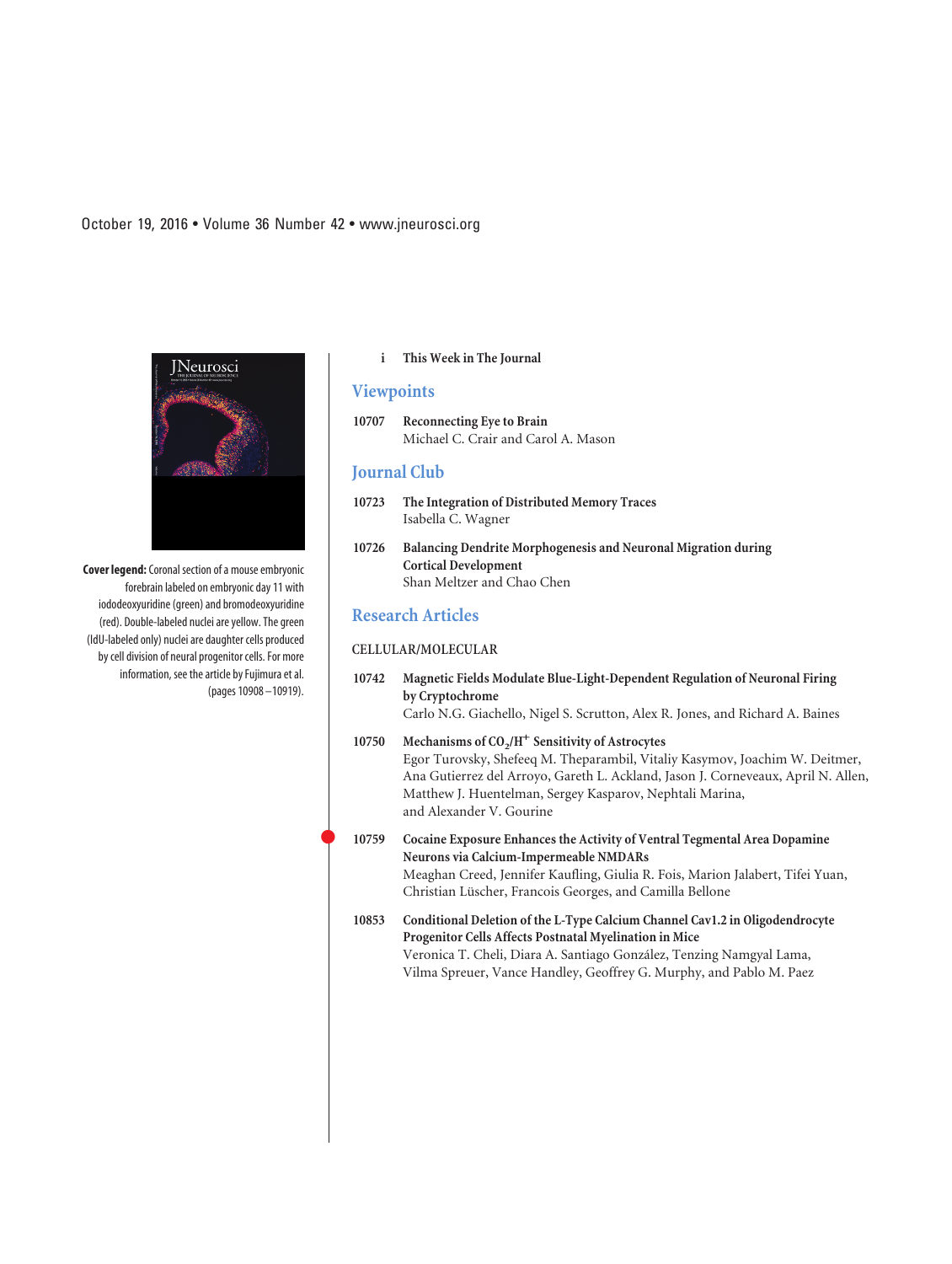## **DEVELOPMENT/PLASTICITY/REPAIR**

 $\bullet$ 

| 10823 | Spike Timing-Dependent Plasticity in the Long-Latency Stretch Reflex Following<br>Paired Stimulation from a Wearable Electronic Device<br>K. M. Riashad Foysal, Felipe de Carvalho, and Stuart N. Baker                                                                                                                         |
|-------|---------------------------------------------------------------------------------------------------------------------------------------------------------------------------------------------------------------------------------------------------------------------------------------------------------------------------------|
| 10883 | Longitudinal Study of the Emerging Functional Connectivity Asymmetry of Primary<br>Language Regions during Infancy<br>Robert W. Emerson, Wei Gao, and Weili Lin                                                                                                                                                                 |
| 10908 | In Utero Exposure to Valproic Acid Induces Neocortical Dysgenesis via Dysregulation<br>of Neural Progenitor Cell Proliferation/Differentiation<br>Kimino Fujimura, Takayuki Mitsuhashi, Shinsuke Shibata, Sachiko Shimozato,<br>and Takao Takahashi                                                                             |
|       | <b>SYSTEMS/CIRCUITS</b>                                                                                                                                                                                                                                                                                                         |
| 10729 | A Functional Switch in Tonic GABA Currents Alters the Output of Central Amygdala<br>Corticotropin Releasing Factor Receptor-1 Neurons Following Chronic<br><b>Ethanol Exposure</b>                                                                                                                                              |
|       | Melissa A. Herman, Candice Contet, and Marisa Roberto                                                                                                                                                                                                                                                                           |
| 10791 | Separate Perceptual and Neural Processing of Velocity- and Disparity-Based 3D<br><b>Motion Signals</b>                                                                                                                                                                                                                          |
|       | Sung Jun Joo, Thaddeus B. Czuba, Lawrence K. Cormack, and Alexander C. Huk                                                                                                                                                                                                                                                      |
| 10893 | Development of Neural Sensitivity to Face Identity Correlates with<br><b>Perceptual Discriminability</b><br>Vaidehi S. Natu, Michael A. Barnett, Jake Hartley, Jesse Gomez, Anthony Stigliani,                                                                                                                                  |
|       | and Kalanit Grill-Spector                                                                                                                                                                                                                                                                                                       |
|       | BEHAVIORAL/COGNITIVE                                                                                                                                                                                                                                                                                                            |
| 10782 | Involvement of the Serotonin Transporter Gene in Accurate Subcortical<br><b>Speech Encoding</b><br>Lenka Selinger, Katarzyna Zarnowiec, Marc Via, Immaculada C. Clemente,                                                                                                                                                       |
|       | and Carles Escera                                                                                                                                                                                                                                                                                                               |
| 10803 | Physiological and Perceptual Sensory Attenuation Have Different Underlying<br><b>Neurophysiological Correlates</b>                                                                                                                                                                                                              |
|       | Clare E. Palmer, Marco Davare, and James M. Kilner                                                                                                                                                                                                                                                                              |
| 10813 | Predictive Brain Mechanisms in Sound-to-Meaning Mapping during<br><b>Speech Processing</b>                                                                                                                                                                                                                                      |
|       | Bingjiang Lyu, Jianqiao Ge, Zhendong Niu, Li Hai Tan, and Jia-Hong Gao                                                                                                                                                                                                                                                          |
| 10831 | A GABAergic Projection from the Centromedial Nuclei of the Amygdala to<br>Ventromedial Prefrontal Cortex Modulates Reward Behavior<br>Dong-oh Seo, Samuel C. Funderburk, Dionnet L. Bhatti, Laura E. Motard,<br>Dillan Newbold, Kasey S. Girven, Jordan G. McCall, Michael Krashes,<br>Dennis R. Sparta, and Michael R. Bruchas |
|       | NEUROBIOLOGY OF DISEASE                                                                                                                                                                                                                                                                                                         |
| 10769 | Gi-DREADD Expression in Peripheral Nerves Produces Ligand-Dependent Analgesia,<br>as well as Ligand-Independent Functional Changes in Sensory Neurons<br>Jami L. Saloman, Nicole N. Scheff, Lindsey M. Snyder, Sarah E. Ross,<br>Brian M. Davis, and Michael S. Gold                                                            |